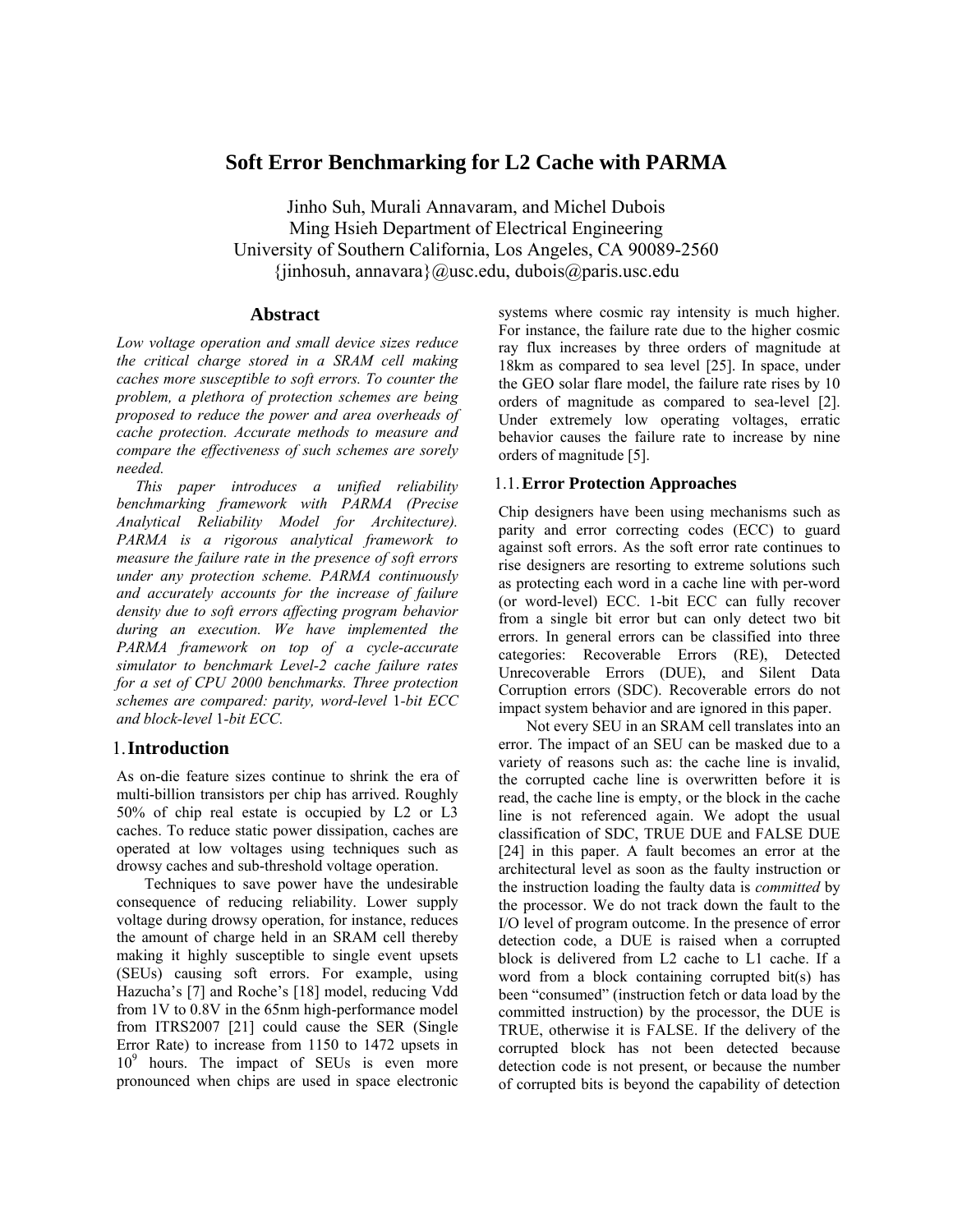code, an SDC error is counted when a processor "consumes" the word containing any of the corrupted bit(s), otherwise the event is ignored.

#### 1.2.**Challenges in Measuring Reliability**

**Challenges with Existing Metrics.** From classical reliability theory, one can typically measure the reliability using three metrics:

- (i) The probability of survival (called *survivability*). This probability (which is a function of time *t*) shows the chance of an object to survive up to and including time *t.*
- (ii) The Mean Time To Failure (MTTF), which is obtained by calculating the first moment (expected value) of the *unconditional* failure density distribution. "Unconditional" means irrespective of the fact that the system survived up to time *t*.
- (iii) The failure rate, obtained by counting failures within a time period. The failure rate is obtained by integrating the *conditional* instantaneous failure rate over the test time. FIT is a special case of failure rate where the test time is  $10^9$  hours. "Conditional" means that the system has survived until time *t*.

In the special case where the instantaneous failure rate is constant over time, as in the Poisson model which is commonly assumed due to its simplicity, all three metrics become interchangeable. However, in general cases where instantaneous failure rate is time varying, the above three metrics are *not* interchangeable. MTTF is unlikely to be precisely calculated unless someone can test until the whole population fails. Yet, survivability or failure rate measurements can still be meaningful, although limited by being valid only within the test time.

Researchers studying the impact of SEUs assume that soft errors resulting from SEUs are Poisson. While we model SEUs to follow Poisson, the soft errors may not follow Poisson, as previously noted in [6][11]. Some specific reasons include:

- (i) accesses to bits are determined by program behavior or microarchitectural status (i.e. frequency of accesses is time varying),
- (ii) faults are masked due to timing, logical, architectural, and microarchitectural factor and a corrupted bit may become "invisible", and
- (iii) error protection codes, which can correct or detect errors in specific cases, change the constant Poisson rate into a time-varying rate.

Under these conditions, measuring the reliability impact due to soft errors using MTTF becomes challenging.

**Challenges due to Test Time Explosion.** One common approach used to model and estimate the vulnerability of various components, such as processors, memory subsystems or interconnects, is fault injection. In this approach faults are injected into the detailed RTL model or simulator of the system statistically to observe the vulnerability of the system [10][17]. While this framework is conceptually simple and can model any type of fault, the biggest drawback is that it requires vast numbers of experiments to obtain statistically meaningful results. For soft errors, given the current SEU rate in the order of  $10^{-25}$  per bit, would require an unthinkable number of simulation cycles to observe a single fault in a simulation run. Actually no current benchmark is long enough to register one SEU during one of its execution. The number of runs of the benchmark to obtain a statistically meaningful estimate would be astronomical. Even if faults injections are accelerated by orders upon orders of magnitude the procedure still requires massive amounts of test time and only produces statistical estimates. Furthermore the artificial acceleration of faults distorts the results of the test, and accurately accounting for these distortions is a daunting problem.

**The solution: PARMA.** To meet these challenges, we have developed PARMA (Precise Analytical Reliability Model for Architecture), a new framework for accurate and realistic evaluation of the impact of soft errors. First, PARMA is accurate because it takes care of the effects of program behaviour, architectural masking and error protection codes, which all affect the Poisson assumption as mentioned above. Second, PARMA avoids the impossibly long test times and the distortions caused by accelerated injection rates by measuring reliability in a single simulation run with the actual SEU rate. It calculates on the fly the accurate probability of failure by modelling SEUs as a binomial process, as the simulation run progresses.

The rest of this paper is organized as follows. Section 2 provides a brief overview of the related work. Section 3 describes the PARMA framework in detail and applies it to L2 caches to calculate the FIT rates of various error types under various error protection schemes. Section 4 then describes our implementation of the framework on SimpleScalar. Results are analyzed in Section 5. We conclude in Section 6.

## 2.**Related Work**

Recognizing the drawbacks of fault injection test times, researchers have proposed mechanisms to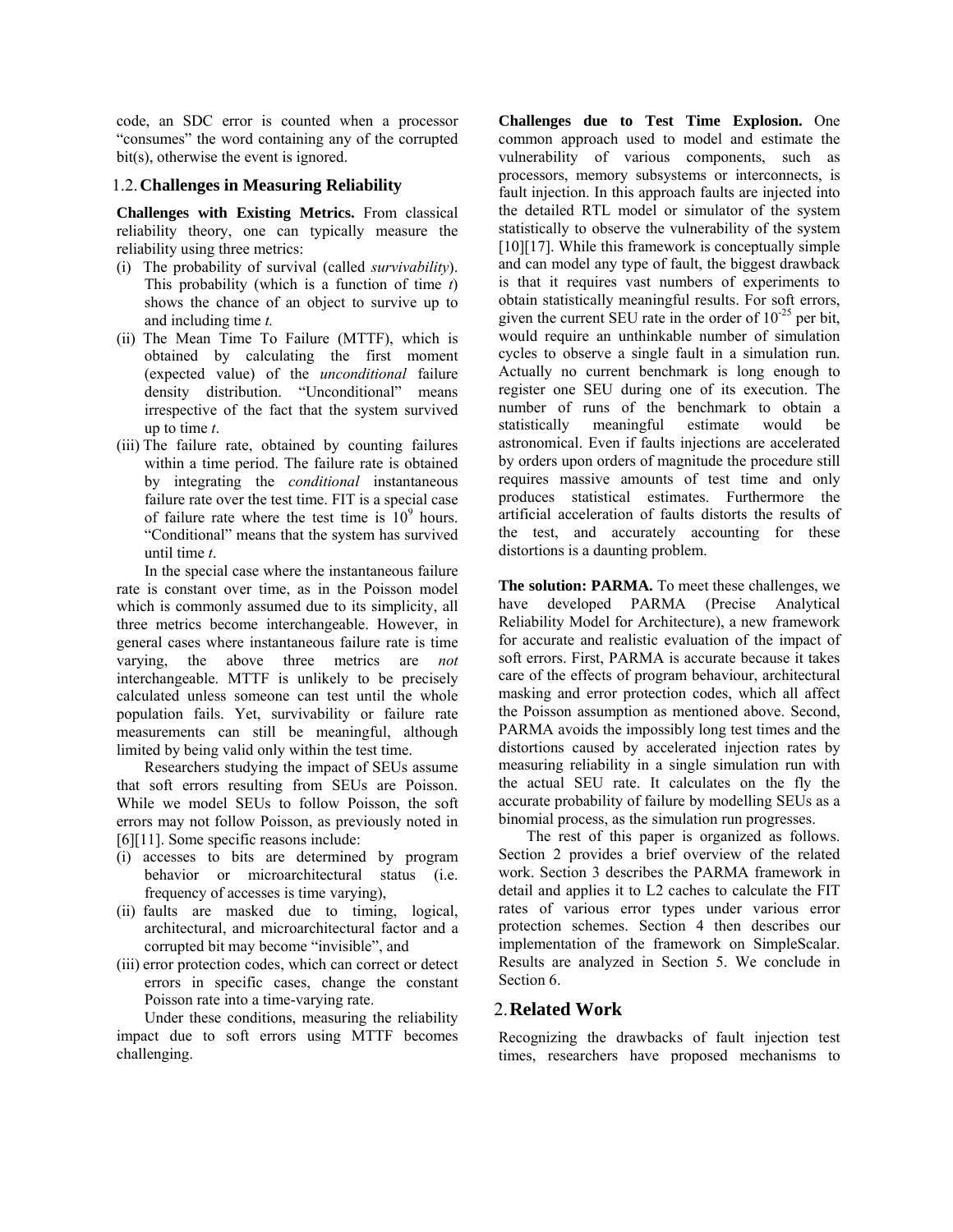accelerate reliability estimation. Two approaches are of particular interest: SoftArch [12] and AVF [13].

SoftArch is a reliability estimation tool, which obtains the MTTF of a microarchitectural structure. SoftArch calculates the average TTF in one benchmark run (called MTTF of finite program), by computing the probability distribution of each event on the object of interest. It then uses the notion of infinite program to calculate meaningful MTTF by extrapolating MTTF of finite program. This extrapolation is akin to Epstein's Maximum Likelihood Estimator of MTTF with censorship [4]. SoftArch simply assumes a Poisson arrival process for SEUs and calculates the probability of a soft error probability based on the length of time a bit is vulnerable. It is unclear how SoftArch accounts for complex failure states. For instance, the same bit hit twice is treated as two soft errors, instead of treating that case as no error. Temporal Multi-Bit Errors, where two SEUs flip two different bits within a byte or a word are treated as two different errors; obviously two bit flips in a single byte or word lead to a single system failure. The same weaknesses are true of AVFbased approaches as well.

Another weakness of SoftArch is that as described in [12] SoftArch requires completing one run of the benchmark before computing MTTF. Hence, SoftArch is an off-line tool and cannot be used by techniques that dynamically alter protection based on instantaneous reliability measure. PARMA in contrast, integrates instantaneous failure rates to measure reliability during test and on-line. PARMA can measure reliability even with time-varying rates due, for example, to environmental conditions. PARMA works even if the infinite program assumption does not hold, provided we do not need to extrapolate the PARMA's failure rate into FIT, but simply need to evaluate the failure rate of one finitelength benchmark.

The Architectural Vulnerability Factor (AVF) framework is widely accepted due to its simplicity. During program execution, AVF classifies a bit as either (micro)architecturally relevant or irrelevant. If an SEU strike on a bit propagates to architecturally visible state the bit is deemed architecturally relevant otherwise it is irrelevant. AVF then counts the duration (in number of clocks) of exposure to SEUs of the architecturally relevant bits. Studies in [1], [6] and [13] focus on how to generate the AVF of various components with different approaches by counting the ACE bits or bytes (required for Architecturally Correct Execution) in a cycle and on how to accumulate these counts over the workload execution. Studies in [1] and [23] developed a model based on AVF to calculate error rates directly. AVF

methodology assumes that soft errors, not just SEUs, are Poisson distributed. However, prior studies showed that reliability under architectural masking varies with time [6][11]. As we will show in Section 3, accurately accounting for soft errors requires modelling them by a binomial process, which calculates the probabilities for any number of faulty bits. When a binomial process is approximated by a Poisson process, the mean (first moment) of probability distribution is the only correct moment. The probability distribution of a specific number of faulty bits calculated for a binomial process cannot be exactly modelled by a Poisson process. Therefore, AVF based methodology cannot calculate exact probability distribution of having errors in the presence of error detection/correction code.

By contrast, PARMA calculates the exact probability distribution of any number of faulty bits due to temporal MBEs, and hence can accurately measure reliability in the presence of error detection/correction code. Although PARMA is not the first methodology that can handle temporal MBEs (see [14][20]), to our best knowledge, PARMA is the first *unified* framework introduced to exactly calculate failure rate in any possible error state under any error protection code, except for spatial MBEs.

## 3.**The PARMA Model**

In every cycle, we measure the probability of any component fault in a system, assuming that no more than one fault of the same component happens in the same cycle. When a fault cannot be corrected or is not masked, we call it an *event* (failure). In a set of bits protected by any detection or correction code, a faulty bit inside the set may or may not be an event if it can be corrected or is architecturally masked. Take an example for a cache block. Bit faults in the block turn into an SDC error event if the error cannot be detected, and if an instruction fetched from the block or if the data that returns from the block by Load is committed by the processor; they turn into a TRUE/FALSE DUE event if 1) the bit faults are detected and 2) any/no instruction or data Load value containing the bit faults from the block is committed by the processor. Otherwise the bit faults are a nonevent.

Let's index each processor cycle by *j* (where  $1 \le$  $j \leq T_{\text{exe}}$ ). Then  $h(j)$ , the discrete time failure probability mass  $at j<sup>th</sup> cycle$  is defined as:

 $h(j) = Pr(fail at j | survived until j)$  (1) Then the total failure rate observed during the benchmark execution time *Texe* is:

$$
H(T_{exe}) = \sum_{j=1}^{T_{exe}} h(j) = E[ERR]
$$
 (2)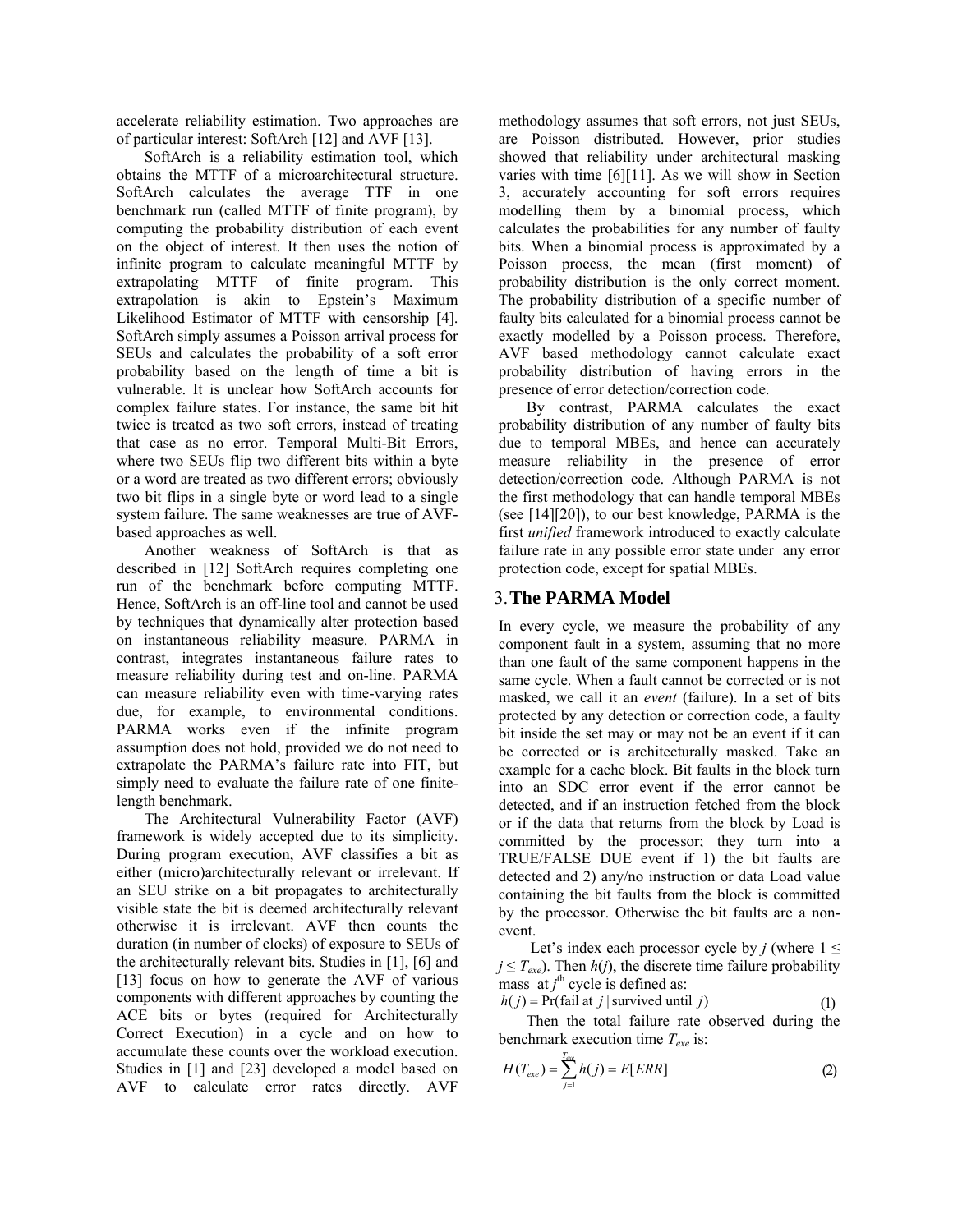$H(T_{\text{exe}})$  is the failure rate of the target benchmark observed during execution time *Texe*. It is also equivalent to *E*[*ERR*], the expected number of failures of type *ERR* (*ERR* can be SDC, TRUE DUE or FALSE DUE) within this timeframe. If we assume that the target benchmark repeats its execution indefinitely as in SoftArch, we can extrapolate the observed failure rate to the more familiar FIT rate, simply by scaling time. Then, the average FIT rate for a set of applications running one after another, independently on a processor is calculated as:

$$
\overline{FIT_{ERR}} = \sum_{\forall \text{ benchmark } i} f_i \times FIT_{i,ERR}
$$
 (3)

where  $f_i$  is the fraction of time taken by the execution of benchmark *i*.  $FIT_{i,ERR}$  is the FIT rate extrapolated from  $E[ERR]$  per  $T_{exe}$ .

#### 3.1.**Physical Model**

The system considered in this paper is shown in Figure 1. The L2 cache in a dotted frame is the only component vulnerable to soft errors. All other system components are assumed to be totally fault-free or bullet-proof. An L2 cache block ceases to be vulnerable when it is written back to main memory.

### 3.2.**SEU Model**

PARMA uses one bit of data and one clock cycle as the minimum units of space and time. The probability that one bit can be upset in one cycle is denoted *p*. We make two basic assumptions about the physical fault model.

- (i) All clock cycles are independent: whether a bit is struck or not at clock cycle *i* is independent of whether or not it was hit in cycles  $k=1,\dots,i-1$  and
- (ii) All cache bits are independent: there is no correlation between SEUs affecting any two cache bits.

The first assumption allows us to consider SEUs as a renewal process, so that the probability distribution of SEUs is always the same after every cycle. The second assumption may not hold if one particle strike may cause multiple bit upsets. The current PARMA model can be refined to include spatial MBEs provided their probability of occurrence can be established. We will include spatial MBEs in future implementations of PARMA.

### 3.3.**Vulnerability Clock**

In between two consecutive accesses to a memory block in the L2 cache, the block is vulnerable to SEUs. Memory is byte-addressable and therefore the model must track the integrity of a unit of memory no less than a byte. To this effect, in PARMA, each byte of memory is associated with a *vulnerability clock*



Figure 1. Memory Hierarchy Model

which is initialized to zero and which keeps track of the time the byte resides in L2 and is subject to SEUs.

As soon as a block of data is brought from memory into L2 all the bytes in this block become vulnerable and the vulnerability clock of each byte ticks up in every clock cycle, while the block resides in the L2 cache. When a block is loaded in L1 two copies of the same block coexist, one in L1 and one in L2. The copy in L1 is bullet-proof to any strike, but the copy in L2 is still vulnerable. Thus we must keep track of two cases: (i) the block copy in L1 is modified, in which case it will be written back and the vulnerability clocks of every byte of the L2 copy will be reset to their value at the time it was loaded in L1, or (ii) the block copy in L1 is not modified, in which case the block will not be written back to L2. In this latter case, the block copy in L2 remains vulnerable during the entire stay of the block in L1 and the vulnerability clocks of its bytes will not be reset when the block is replaced in L1.

| Tз              | T4              |        |
|-----------------|-----------------|--------|
|                 |                 |        |
|                 |                 |        |
| N <sub>c3</sub> | No <sub>4</sub> | Finish |
|                 |                 |        |
|                 | lexe            |        |

#### Figure 2. L2 Block Accesses during Execution

When a block is replaced in L2, it is either replaced silently, i.e. the block is not written back to main memory since the block is clean, or it is written back to main memory when the block is dirty. If it is replaced silently, then the vulnerability clocks for all the bytes in the block remain unchanged in the main memory as if they had never been loaded in L2 before. If it is written back to main memory because it was modified, then each byte in the block carries its corresponding vulnerability clock with it but the clocks stop ticking and will restart later on when the block is reloaded in the L2 cache on a miss.

Rather than a naïve implementation that calculates the faults on each byte in every clock cycle, PARMA updates vulnerability clocks and the fault rates only when the block is touched in L2, on an L1 miss or an L1/L2 block is written back to L2/memory. We timestamp each byte when the block is accessed.

Figure 2 shows the timeline for the execution of a benchmark, from Start to Finish where we track a byte in a memory block. In this figure the  $T_i$ 's are the times in the execution (in processor cycles) when the block is accessed in  $L2$  and the  $N_{ci}$ 's are the readings of the vulnerability clock (in processor cycles) for a given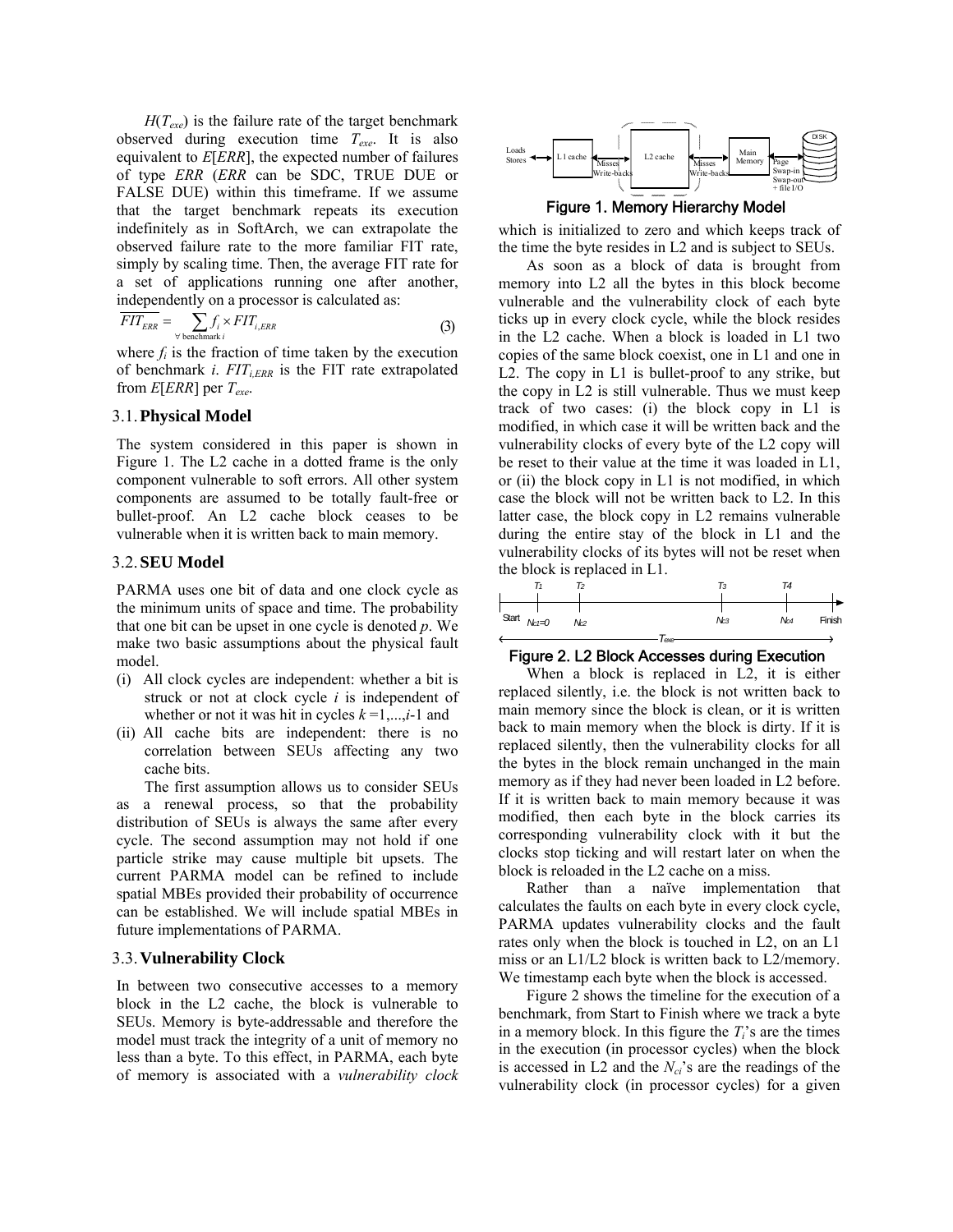byte in the block at these times. The block is loaded for the first time in L2 at time  $T_l$ . The vulnerability clock of the byte is reset. Then the block is accessed three more times. In between two accesses the block may move in and out of the L2 cache and, at times, the vulnerability clock of the byte stops, keeps ticking up, or is reset. After  $T_4$  the block is dead and will be replaced or will simply sit in cache until the end of the execution.

Resetting the vulnerability clocks is key for PARMA to calculate discrete failure probability masses given by (2). Note that discrete failure probability mass (which is a dual of continuous time instantaneous failure rate) is a conditional probability for a failure at this moment, given that a system has survived up to this moment. PARMA resets the vulnerability clock in order to represent that the block survived up to that moment, satisfying the 'given' condition of (1).

We update fault metrics every time a cache line is accessed. At these times, we calculate the conditional probabilities of various error types, called discrete failure probability mass, based on the vulnerability clock in each byte of the block. The first step towards that goal is to calculate the distribution of bit faults in a set of bytes.

#### 3.4.**Distribution of Faults in a Set of Bytes**

Whenever the vulnerability clock cycles  $(N_c)$  is reset, any probability as a function of  $N_c$  automatically becomes a conditional probability failure mass.

We first calculate the Probability of *i* SEUs on one cache bit in  $N_c$  vulnerability clock cycles.

$$
P_i(N_c) = {N_c \choose i} p^i (1-p)^{N_c-i}, i = 0,...,N_c
$$
 (4)

This result is based on the fact that within any cycle, one SEU can cause a bit to flip, with probability *p*. The value of *p* depends on the technology, geological location of experiment, etc. A bit can flip *i* times up to  $N_c$  times in  $N_c$  vulnerability cycles, and a bit flip may happen in any one set of *i* cycles amongst the  $N_c$  vulnerability cycles. With this equation we can calculate the Probability *q* that a given cache bit will be faulty after *N<sub>c</sub>* vulnerability cycles, knowing that a bit is faulty if it is flipped an odd number of times during  $N_c$  cycles.

$$
q(N_c) = \sum_{i=0}^{\lfloor N_c/2 \rfloor} P_{2i+1}(N_c)
$$
 (5)

We can now apply similar formulas spatially to all bits in a byte as we just did temporally for each bit. Given the value of  $q(N_c)$  we calculate the probabilities  $q_b(k)$  that a byte residing in an L2 cache line will experience  $k$  bit errors in  $N_c$  vulnerability cycles, where  $k = 0, ..., 8$ .

$$
q_b(k) = \binom{8}{k} q(N_c)^k (1 - q(N_c))^{8-k}, k = 0, \dots, 8
$$
 (6)

 $q_b(k)$  is an implicit function of  $N_c$ . We call a set of bytes that are accessed together an *access domain*  (denoted as *D*), and a set of bytes that are protected together by the same code under any specific protection scheme a *protection domain* (denoted as *S*). Access domain and protection domain can be the same or one can be a subset of the other. For example the cache block is the access domain when the L2 cache writes back to main memory since the transfer happens at a block level. But the protection domain is a word if a word-level SECDED code is used; within a word one faulty bit will be corrected and two faulty bits will be detected. The protection domain can be a simple word, a block, or a set of bytes that should be accessed together as in interleaved ECC [14]. In the following we assume that the access domain is an L2 cache block and the protection domain is a subset of the access domain.

We can now calculate the Probability distribution of *k* bit faults ( $k = 0, ..., 8N<sub>S</sub>$ ) in a protection domain *S* of *NS* bytes. In order to calculate the Probability of *k* faulty bits in a protection domain, we index each byte by  $j = 1, ..., N<sub>S</sub>$ . For simplicity, we designate a byte in *S* by index *j* and use the notation {*j*}∈*S* to sweep all bytes in domain *S*. A vulnerability clocks value  $N_c$  is associated with each byte and is implicit in the computation of  $q_{b,j}(k)$ . This is the reason why we must consider each byte in the protection domain separately. The Probability that there are *k* faulty bits within the protection domain can be expressed as a function of all  $q_{b,i}(k)$ 's as follows:

$$
SQ_m(k) = \sum_{\sum_{j=1}^{J} j} \prod_{j \in S} q_{b,j}(l_j)
$$
 (7)

where *m* is an optional index of a protection domain in the access domain. In (7), we choose all the cases that *S* has *k* faulty bits among *N<sub>S</sub>* bytes and compose the Probability accordingly. The summation in this equation is also known as *k*-fold discrete convolution. *m* can be omitted in the notation if the access domain holds only one protection domain. The above equation restricts the computation of Probability distribution to a protection domain. We do not need to calculate Probability distributions at the granularity of an access domain, as error types such as DUE or SDC are calculated for each protection domain. Because errors in different protection domains are independent of each other, they can simply be added.

Now, let's look at the L1 cache. Even if a corrupted L2 cache block reaches the first level cache, the computation may still be correct. Indeed, if no loaded data or I-Fetch of a committed instruction returns a faulty value during the sojourn of the block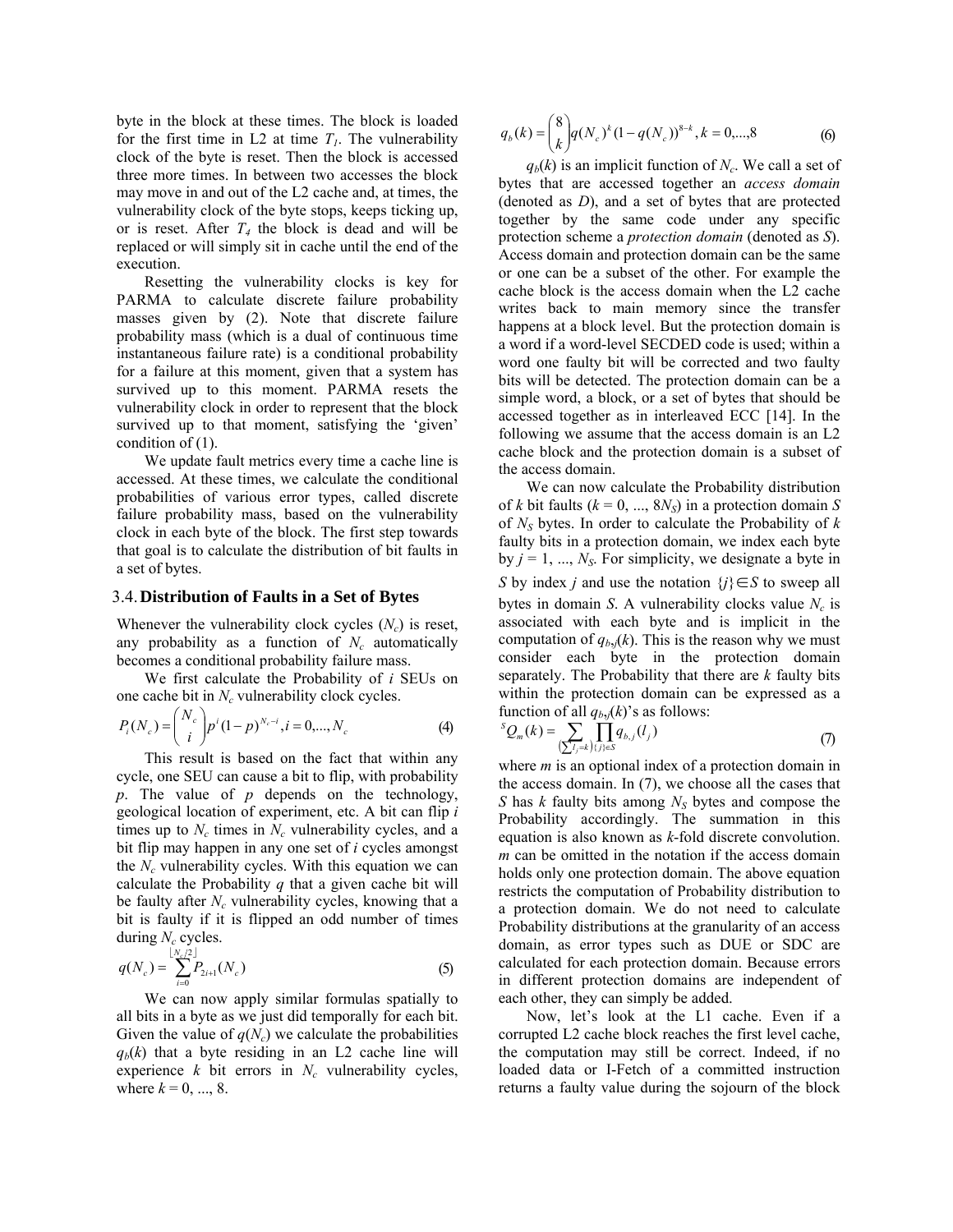|                      | No parity                 | 1-bit Parity                                 |                                             | 1-bit ECC                                      |                                                |                                                                    |                                 |  |
|----------------------|---------------------------|----------------------------------------------|---------------------------------------------|------------------------------------------------|------------------------------------------------|--------------------------------------------------------------------|---------------------------------|--|
|                      | <b>SDC</b>                | <b>TRUE DUE</b>                              | SDC.                                        | <b>TRUE DUE</b>                                |                                                | <b>SDC</b>                                                         |                                 |  |
|                      |                           |                                              |                                             | word-level                                     | block-level                                    | word-level                                                         | block-level                     |  |
| Access<br>Domain     | <b>Block</b>              | <b>Block</b>                                 | <b>Block</b>                                | Blk containing<br>$M$ words                    | <b>Block</b>                                   | Blk containing<br>$M$ words                                        | <b>Block</b>                    |  |
| Protection<br>Domain | N/A                       | <b>Block</b>                                 | <b>Block</b>                                | Word                                           | <b>Block</b>                                   | Word                                                               | <b>Block</b>                    |  |
| Faulty bits          | $\geq 1$ in<br>C          | $\forall$ odd in S.<br>$\geq 1$ in C         | $\forall$ even in S,<br>$\geq 1$ in C       | 2 in any $MS_m$ s,<br>$\geq 1$ in any $C_m$    | $2$ in $S$ ,<br>$\geq 1$ in C                  | $\geq$ 3 in any <i>M S<sub>m</sub>s</i> ,<br>$\geq 1$ in any $C_m$ | $\geq$ 3 in S,<br>$\geq 1$ in C |  |
| Notation             | $B$ <sub>E</sub> $NP,SDC$ | ${}^{B}E^{\scriptscriptstyle{P1b,TRUE/DUE}}$ | $B$ $F$ <sup><math>P1b</math></sup> , $SDC$ | $W$ <sub>F</sub> ECC <sub>w</sub> , TRUE / DUE | $B$ <sub>E</sub> ECC <sub>b</sub> , TRUE / DUE | $W$ <sub>F</sub> <sub>ECCw</sub> , SDC                             | $B$ $F$ ECCb, SDC               |  |

Table 1. Errors as a Function of  $k$  and  $N<sub>S</sub>$  Shown in this Study

in L1, then an L2 cache block failure becomes no error, or a FALSE DUE. Every time the loaded data or I-Fetch of a committed instruction returns a faulty value from the block residing in L1 for the first time (we do not count the same error more than once), it is considered either a SDC error or a TRUE DUE. If the processor has stored a value first in an L1 byte before it is read then that byte is error-free. In the PARMA model, we use two bits, a *first\_read* bit and a *dirty* bit per byte in an L1 cache block to accumulate the expected number of TRUE errors accurately. A Store sets the dirty bit to one and leaves the *first read* bit untouched. A Load sets the *first\_read* bit only if the dirty bit is not set. If the *first\_read* bit is unset then either the processor never read that byte or a Store first modified the byte before any Load. In essence, the *first read* bit indicates if the processor read a vulnerable byte at least once.

Let's call the set of consumed (I-Fetch or operand Load) bytes in the L1 copy of an access domain (or L2 block as assumed above) as *C*. Then the complement set *C* contains *unconsumed* bytes. *C* is the set of bytes (with  $8 N<sub>C</sub>$  bits) whose *first read* bit is not set when the L1 copy of an access domain is evicted. The union of *C* and  $\overline{C}$  is an (L1 copy of an) access domain. The Probability of having *k* faulty bits *only* in *C* , but having no faulty bit in *C* is obtained as:

$$
{}^{C}Q(0)^{\overline{C}}Q(k) = \prod_{\{i\} \in C} q_{b,i}(0) \cdot \sum_{\left(\sum l_j = k\right)\{j\} \in \overline{C}} q_{b,j}(l_j)
$$
(8)

$$
{}^{C}Q_{m}(0)\cdot \overline{C_{m}}Q_{m}(k) = \prod_{\{i\} \in C} q_{b,i}(0) \cdot \sum_{\left(\sum l_{j}=k\right)\{j\} \in C_{m}} \prod_{\{j\} \in C_{m}} q_{b,j}(l_{j}) \tag{9}
$$

(9) is used instead of (8) when protection domain is smaller than access domain. *C* and  $\overline{C}$  are divided into subsets of  $C_m$  and  $\overline{C}_m$  at the boundary of protection domains. As before, *m* is the optional index indicating the protection domain. Note that *C* is not determined until all the block in an access domain are

replaced in L1, or until the end of the execution, whichever comes first due to the accesses to L1. (8) (or (9)) is used to calculate SDC and TRUE DUEs in the following subsections.

In this paper we consider four schemes: no error detection or correction, SED (Single Error Detection, or 1b-parity), SECDED (Single Error Correction Double Error Detection, or 1b-ECC) on each block and SECDED on each word. Table 1 shows SDC, TRUE DUE and/or FALSE DUE that are classified differently in different protection schemes. Composition of domains and the number of faulty bits necessary to diagnose DUE or SDC are shown in Table 1 with different schemes. For example, wordlevel 1-bit ECC has SDCs when (i) three or more faulty bits are in the protection domains (words) when L<sub>2</sub> block is accessed, and (ii) at least one bit among those faulty bits are consumed by committed instructions.

In the following subsections, we show how to calculate SDCs and DUEs using equations (7) and (8).

### 3.5.**SDC Errors**

As shown in Table 1, the number of SDCs depends on the protection scheme in L2. For example, L2 block is copied to L1 cache with at least one faulty bit. Then, SDC happens when any of the faulty bit(s) in the copy of the L1 block becomes part of the consumed and committed set of bytes. The Probability calculation of SDC is equivalent to subtracting the Probability of having faulty bit(s) (that are not corrected or detected)

in *C* , from the Probability of having faulty bit(s) (that are not corrected or detected) in the entire block. Thus, SDCs under no-protection (NP) are calculated as follows:

$$
{}^{B}E^{NP,SDC} = \sum_{k=1}^{8N_B} {}^{B}Q(k) - \sum_{i=1}^{8N_{\overline{C}}} {}^{C}Q(0) \cdot {}^{\overline{C}}Q(i) \qquad (10)
$$

Similarly, with single error detection per block (denoted as P1b), SDCs are calculated as: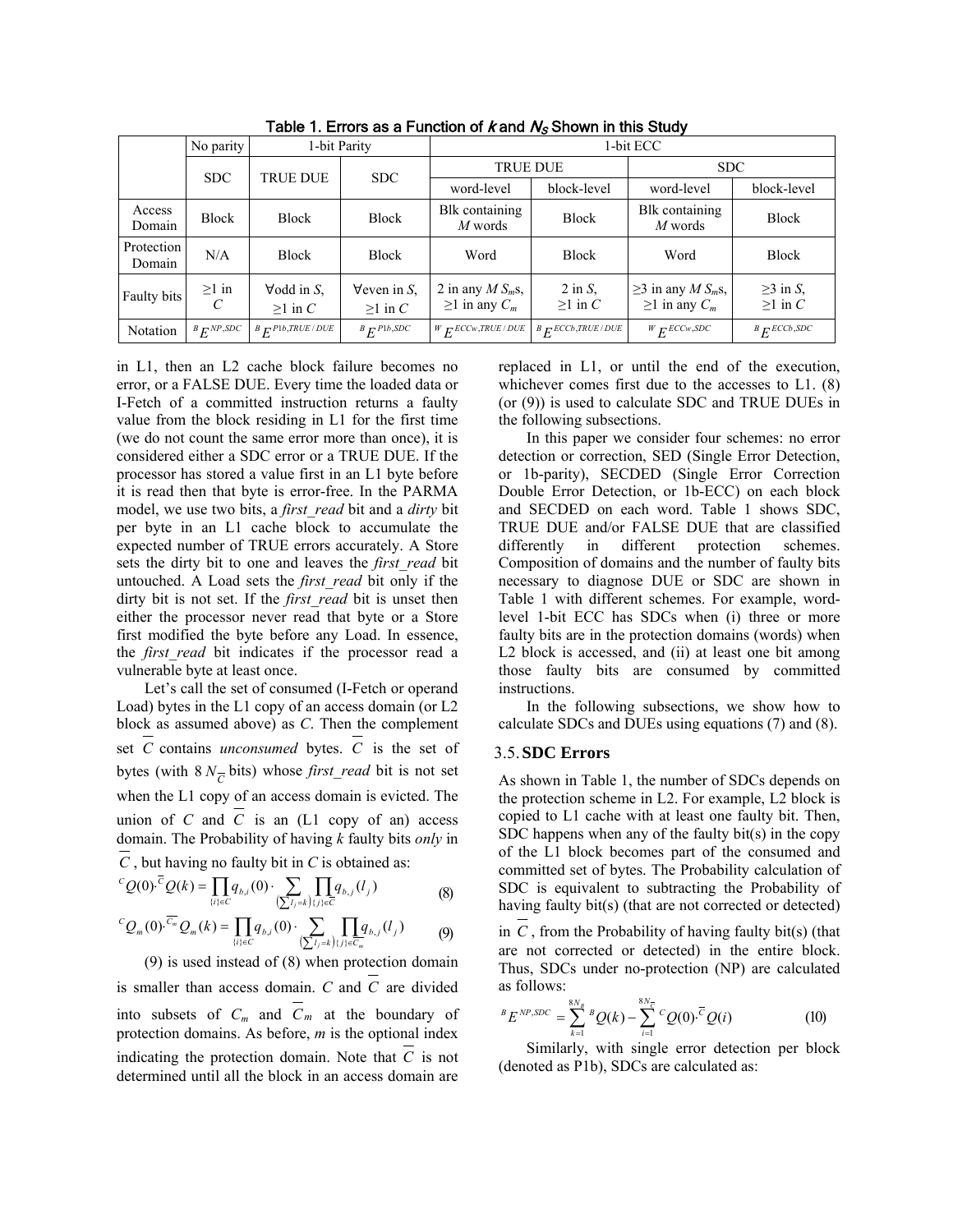$$
{}^{B}E^{P1b,SDC} = \sum_{\forall even \, k>0} {}^{8N_B} Q(k) - \sum_{\forall even \, i>0} {}^{8N_C} Q(0) \cdot {}^{\overline{C}} Q(i) \tag{11}
$$

Consider now the case of an L2 cache with 1-bit ECC per block (denoted as ECCb). The expected numbers of SDCs is:

$$
{}^{B}E^{ECCb,SDC} = \sum_{k=3}^{8N_{B}} {}^{B}Q(k) - \sum_{i=3}^{8N_{\overline{C}}} {}^{C}Q(0) \cdot {}^{\overline{C}}Q(i)
$$
 (12)

Note that the protection domain in P1b and ECCb is the same as the access domain, i.e. a block.

Finally, consider the case of an L2 cache with 1 bit ECC per word (denoted as ECCw). Let  $N_W$  be the number of bytes in a word and *M* be the number of words in a block. Because one faulty bit in every  $8N_W$ bits can be corrected, up to *M* faulty bits can be corrected in a block. Whenever a block is accessed, we need to include all *M* words. Let's index each word in the block by  $m$ , where  $m = 1, ..., M$ . The expected number of SDCs with word-level 1-bit ECC (denoted as ECCw) is:

$$
{}^{B}E^{ECCw,SDC} = \sum_{m=1}^{M} {}^{W}E_{m}^{ECCw,SDC}
$$
  
= 
$$
\sum_{m=1}^{M} \left\{ \sum_{k=3}^{8N_{W}} {}^{W}Q_{m}(k) - \sum_{i=3}^{8N_{C_{m}}} {}^{C}Q_{m}(0) \cdot \overline{C_{m}} Q_{m}(i) \right\}
$$
(13)

Whenever an L2 cache block is filled in, is accessed due to L1 miss or an L1 block is evicted (discarded or written back to  $L2$ ),  $(10)-(13)$  are invoked to yield the expected number of faults since the last access to the block. These probabilities are accumulated to calculate the expected number of SDC errors until simulation ends. At the end of the simulation the SDC failure rates for each scheme is obtained, and if necessary it is extrapolated to FIT rates under the assumption that the program execution is repeated indefinitely.

#### 3.6.**DUE Errors**

Unlike SDC errors, DUEs are further classified as TRUE DUEs and FALSE DUEs. As shown in Table 1, the number of DUEs also depends on the protection scheme in L2. DUEs are classified differently in different protection schemes. DUEs are generally raised as soon as they are detected – when L2 block is fetched if L2 block is protected by detection code. Just as in SDCs, PARMA counts it as a TRUE DUE if at least one faulty bit has been consumed and committed by the processor after DUE has been raised. The TRUE DUEs are obtained in the same way as SDCs: By subtracting the Probability of detecting the faulty bits that are only within the *C* , from the total Probability of detecting faulty bits in all the protection domains in an access domain. The computation of FALSE DUEs is also automatic because it is just the Probability of DUEs due to faulty bits in *C* only. There is no DUE under NP. With P1b, DUEs are calculated as:

$$
{}^{B}E^{P1b,FALSE/DUE} = \sum_{\forall odd i}^{8N_{\overline{C}}} {}^{C}Q(0)^{\overline{C}}Q(i)
$$
 (14)

$$
{}^{B}E^{P1b,TRUE/DUE} = \sum_{\forall odd \, k}^{8N_B} Q(k) - \sum_{\forall odd \, i}^{8N_{\overline{C}}} {}^{C}Q(0) \cdot {}^{\overline{C}}Q(i) \tag{15}
$$

With ECCb, the expected numbers of DUEs is:

$$
{}^{B}E^{ECCb, FALSE/DUE} = {}^{C}Q(0){}^{C}Q(2)
$$
 (16)

$$
{}^{B}E^{ECCb,TRUE/DUE} = {}^{B}Q(2)-{}^{C}Q(0){}^{C}Q(2)
$$
 (17)

Finally, with ECCw, the expected number of DUEs is:

$$
{}^{B}E^{ECCw, FALSE/DUE} = \sum_{m=1}^{M} {}^{W}E_{m}^{ECCw, FALSE/DUE}
$$
  
= 
$$
\sum_{m=1}^{M} {}^{C}Q_{m}(0) \cdot \overline{C_{m}}Q_{m}(2)
$$
 (18)

$$
{}^{m=1}_{B}E^{ECCw,TRUE/DUE} = \sum_{m=1}^{M} {}^{W}E_{m}^{ECCw,TRUE/DUE}
$$
  
= 
$$
\sum_{m=1}^{M} {}^{W}_{m}Q_{m}(2) - {}^{C}_{m}Q_{m}(0) \cdot {}^{\overline{C}_{m}}Q_{m}(2)
$$
 (19)

### 4.**Simulation**

We have integrated PARMA with the SimpleScalar/Alpha simulator [3] to measure FITs for various benchmarks. We first specify the parameters we have used in our simulations.

#### 4.1.**Parameters in PARMA Simulations**

The PARMA model starts with a probability *p* representing the probability that any one bit is flipped within one clock period. In this paper, we use the ITRS 2007 [21] predicted value of Poisson rate *λ*, which is  $1,150$  SEUs in  $10^9$  hours for one megabits of SRAM built in the High Performance CMOS technology. We use it directly to calculate *p*. The target processor frequency is 3GHz, and the value of *p* is  $1.0155 \times 10^{-25}$  from the Poisson probability mass function.

Table 2. Cache Hierarchy Specification

| Cache | Size  | Associativity | Latency [cyc]  |
|-------|-------|---------------|----------------|
| IL1   | 16KB  | 1-way         |                |
| DL1   | 16KB  | 4-way         |                |
| UL2   | 256KB | 8-way         | NP/P1b:7       |
|       |       |               | ECCw(4B):10    |
|       |       |               | ECCb (64B): 11 |

In our simulations we took into account the increased latency caused by decoding the check bits. This adds extra latency to a block access, when the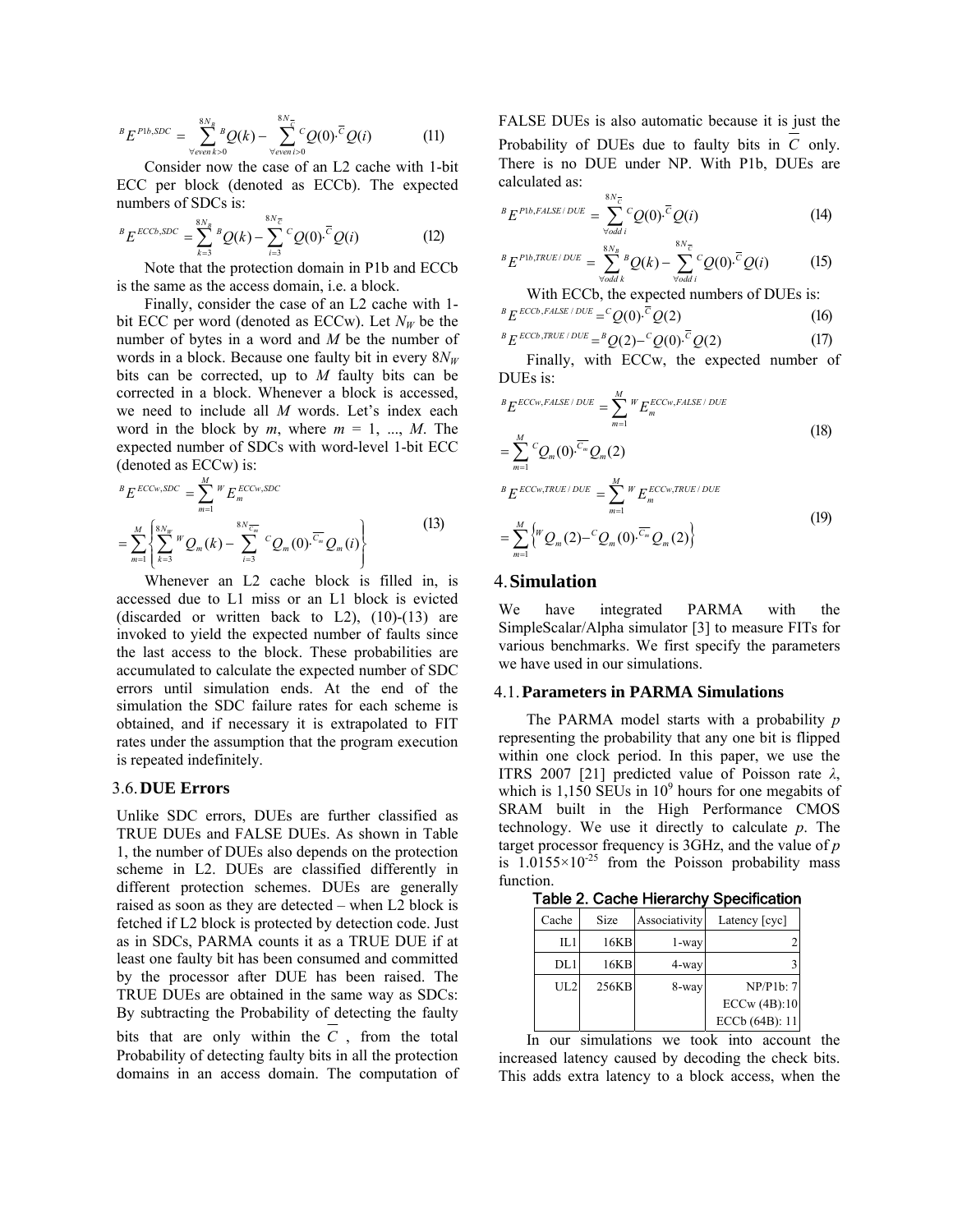decoding is in the critical path. 1-bit parity causes little performance, power and area penalty, but ECC does. Both space (number of check bits) and time (decoding delays) overheads are incurred for SECDED (Single Error Correction Double Error Detection) ECC. Naseer et al [15] reported the decoder delays for various protection codes in 90nm technology. We extrapolated the reported 1-bit ECC decoder delay from [15] using Matlab and scaled it to 65nm technology. In short, we assume seven check bits with 0.827ns decoder delay for 4-byte word-level SECDED code and 11 check bits with 1.376ns decoder delay for 64-byte block-level SECDED, resulting in different L2 cache latencies for different protection schemes in Table 2.

We chose nine benchmarks from the SPEC2K suite with different memory footprints as measured by [19]. The list of benchmarks is shown in Table 3. All benchmarks were compiled for the alpha ISA. We ran 1-billion committed instructions after selecting one SimPoint [16] for each benchmark.

The target processor built on 65nm technology is a 4-wide out-of-order processor with 64-entry ROB, 32-entry LSQ, and McFarling's hybrid branch predictor. The processor is running at 3GHz with 150 cycles latency to off-chip main memory. The L1 caches (I and D) have 32-byte block and the unified L2 cache has 64-byte block. All the caches are nonblocking, write-back caches. All the cache parameters shown in Table 2 are obtained from Cacti 5 [22]. The delay of fetching and decoding ECC check bits is included in the L2 cache access latencies.

### 4.2.**Integration of PARMA in SimpleScalar**

In order to measure the program-specific vulnerability of the L2 cache, we ran each benchmark sample for one billion instructions while collecting the expected number of failures. Whenever a memory block resides in the L2 cache, the vulnerability clocks associated with all the bytes in the block tick up. SimpleScalar/Alpha [3] is augmented with a binary search table to keep track of the entire memory footprint of a program. The simulator keeps track of all memory accesses at the byte level to update the vulnerability clocks precisely.

Because we concentrate on the vulnerability of the last level (L2) cache, major events that contribute to the overall vulnerability happen rarely and the simulation must execute very long traces in general. In the following section, we show the simulation results and assess the usefulness of the protection schemes based on the observed vulnerabilities.

PARMA needs to track all the blocks in the memory footprint to correctly maintain the vulnerability clock cycles. Each byte in any L2 block requires holding time-stamps (unsigned long integer) to count vulnerability clock cycles when the block is accessed. Also, each byte requires holding several bits of metadata such as, whether the byte has been updated in L1 or read by the processor. Therefore, the memory overhead of PARMA is about 35 times larger than the total simulated memory footprint, after including the space to hold the memory addresses used to index in a large Binary Search Tree (BST) holding all the memory data.

The computation overhead for calculating the Probability of having *k* faulty bits in the access domain from (7) is  $O(n^2)$  when *n* is the total bits in the access domain. Therefore, calculating the entire Probability distribution of having  $k = 0, \ldots, 8N_s$  faulty bits (that is, *n* different probabilities) gives computation overhead of  $O(n^3)$ . As a result, SimpleScalar with PARMA runs 25 times slower than the basic SimpleScalar.

## 5.**Results**

In this section we first show the failure rate measurement results obtained for the execution samples of one billion instructions each. In order to provide more intuitive numbers, we extrapolate measured failure rates into FITs. The main purpose for these experiments is to demonstrate the PARMA framework, especially its precise calculation of the FIT rates and its applicability to any protection scheme.

### 5.1.**Simulation Results**

Table 3 shows the FIT rates measured in our simulations. Average FITs are derived from (3). During the execution of each sample of one billion instructions, more than 90% of blocks are touched more than four times in most of the benchmarks except in parser (65.9%) and vpr (81.9%). All the cache lines are filled in a 256KB L2 cache after the one billion committed instructions in all the benchmarks.

Without any error protection the SDC FIT (first column in Table 3) is still very high, varying from 72 to 910, which is not acceptable to most manufacturers today. With 1-bit parity, SDC FITs are effectively turned into TRUE DUE FITs. The SDC FIT with 1-bit parity is 16 orders of magnitude smaller than the SDC FIT with no protection. Hence, 1-bit parity is more than sufficient to satisfy the stringent SDC FIT requirements of most manufacturers. However the DUE FIT rate may not be within the reliability budget for an L2 cache. Upgrading to block-level 1-bit ECC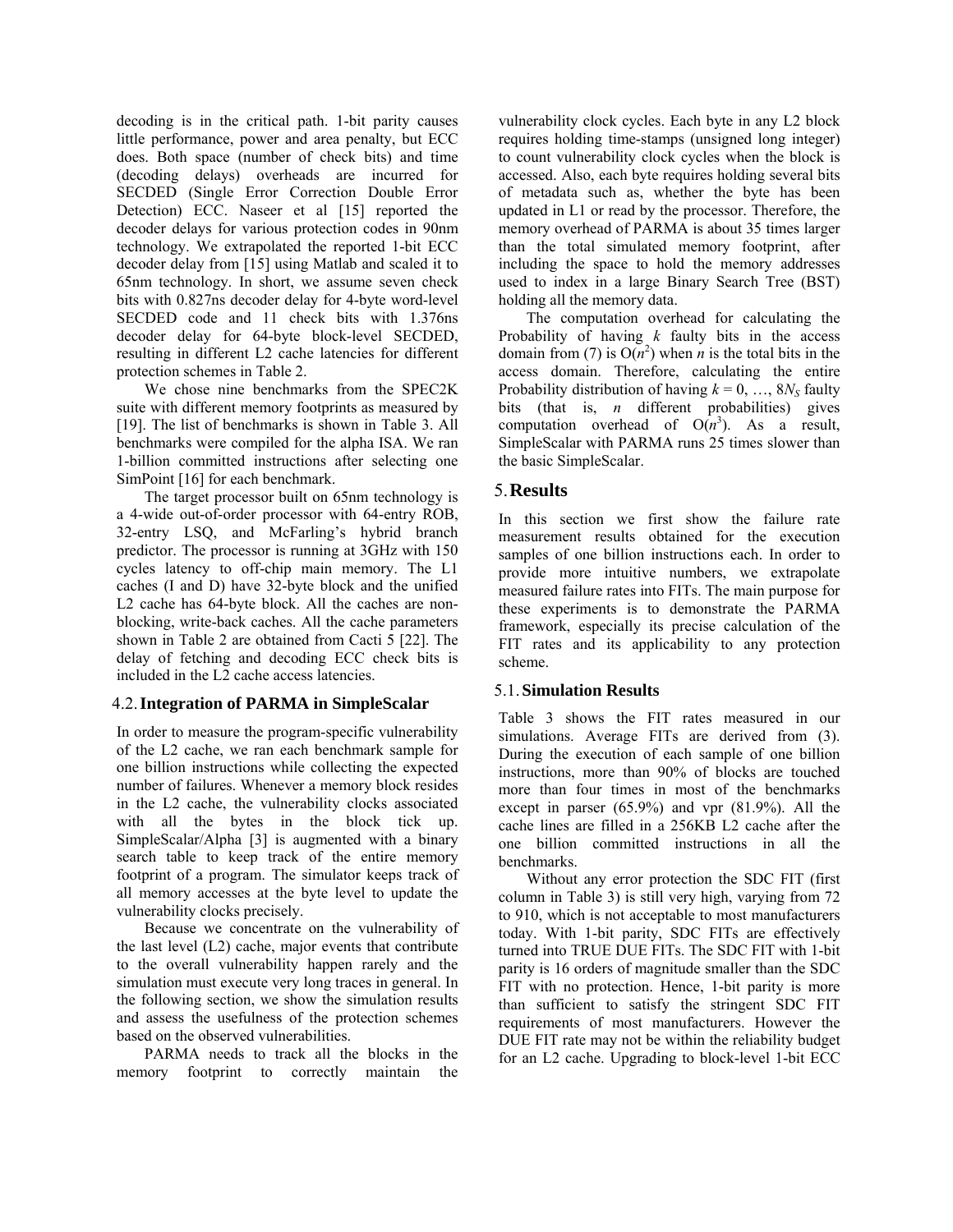#### Table 3. FIT in Various Protection Schemes

(a) NP\_ SDC: no-protection/SDC P1b\_TRUE\_DUE:1bit parity/TRUE DUE (b)P1b\_FALSE\_DUE:1bit parity/FALSE DUE (c) P1b\_ SDC: 1bit parity/SDC (d)ECCb\_TRUE\_DUE: block-level 1bit ECC/TRUE DUE (e)ECCb\_FALSE\_DUE: block-level 1bit ECC/FALSE DUE (f) ECCb\_SDC: block-level 1bit ECC/SDC (g)ECCw\_TRUE\_DUE: word-level 1bit ECC /TRUE DUE (h)ECCw\_FALSE\_DUE: word-level 1bit ECC /TRUE DUE (i) ECCw\_SDC: word-level 1bit ECC/SDC

| Bench  | (a)    | (b)    | (c)        | (d)        | (e)        | $\bf(f)$ | (g)        | (h)          | (i)      |
|--------|--------|--------|------------|------------|------------|----------|------------|--------------|----------|
| ammp   | 443.95 | 152.74 | 7.23E-14   | 7.47E-14   | $6.80E-15$ | 9.64E-29 | $3.41E-15$ | $1.50E-15$   | 2.43E-31 |
| art    | 72.68  | 0.31   | 5.26E-17   | 5.27E-17   | 2.27E-21   | 3.95E-35 | 3.19E-18   | $1.00E - 20$ | 1.41E-37 |
| crafty | 909.63 | 360.9  | 5.99E-14   | $6.93E-14$ | $1.23E-14$ | 1.29E-29 | 3.00E-15   | 1.78E-15     | 2.84E-32 |
| galgel | 158.93 | 37.75  | $2.81E-16$ | $2.81E-16$ | 3.50E-17   | 1.74E-33 | 1.31E-17   | $6.10E-18$   | 4.26E-36 |
| gcc    | 102.86 | 6.44   | 1.86E-16   | 2.09E-16   | 1.10E-17   | 1.08E-33 | 1.12E-17   | 1.80E-18     | 3.02E-36 |
| mesa   | 589.81 | 47.72  | 1 29E-14   | 1.20E-14   | $4.00E-16$ | 2.64E-31 | $6.38E-16$ | 9.50E-17     | 7.17E-34 |
| parser | 659.58 | 254.66 | 1.38E-13   | $1.02E-15$ | $6.60E-16$ | 4.72E-33 | $6.63E-15$ | 3.03E-15     | 4.72E-31 |
| twolf  | 377.85 | 182.27 | 3.82E-15   | 3.92E-15   | 8.80E-16   | 3.93E-32 | 1.86E-16   | $1.03E-16$   | 9.72E-35 |
| vpr    | 440.90 | 167.05 | 5.41E-15   | 5.45E-15   | 8.40E-16   | 7.24E-32 | $2.48E-16$ | $1.33E-16$   | 1.77E-34 |
| Avg    | 338.57 | 116.41 | 2.25E-14   | 1.46E-14   | 1.80E-15   | 1.08E-29 | 1.10E-15   | 5.20E-16     | 5.88E-32 |

or word-level 1-bit ECC, the average DUEs drops by a factor of  $2.77 \times 10^{16}$  and  $2.81 \times 10^{17}$  respectively.

Due to different memory footprints, and different memory behaviors in each benchmark program, the FIT rate varies widely among programs, as shown in Table 3. We summarize the various average FIT rates calculated from (3), for various protection schemes and types of errors in Table 3.

A high percentage of DUEs are TRUE, which means that a small number of DUEs detected at the cache level are false-positive. Therefore appropriate error recovery mechanisms from DUEs are worth investing in. In the presence of ECC, the fraction of DUEs that are TRUE is determined by the number of bytes read by the processor, as well as by the number of faulty bits successfully corrected by the ECC code within these bytes.

One distinct advantage of word-level ECC over block-level ECC is that word-level ECC can correct more words and thus yields less TRUEs than blocklevel ECC does. The numbers show that word-level ECC capable of correcting one faulty bit in every four-byte word is on average about 13 times stronger than block-level ECC capable of correcting one faulty bit in every 64-byte block. However, word-level ECC requires 10% more silicon area in terms of total cache size. Because the DUEs of block-level ECC is already tiny (of the order of  $10^{-15}$ ~ $10^{-17}$ ), reducing the failure rate again by an order of magnitude may not be a critical reliability gain, although using 10% more silicon might be critical. If the reduction of failure rate is the sole purpose of a (stronger) word-level ECC, investing more silicon may not be justified.

The fact that ECC is extremely reliable as compared to any non-correcting scheme implies that partial ECC schemes to reduce power and area constraints while maintaining dependability should be closely scrutinized. For example, take a crude scheme in which half of all cache lines is protected by 1-bit parity and the other half is protected by block-level 1 bit ECC. From Table 3, let's assume that we run gcc and accesses to L2 are uniformly distributed across cache lines, then the SDC would roughly be  $0.5 \times 102.86 + 0.5 \times 2.2 \times 10^{-16} \approx 51.43$ , which shows that vulnerability is heavily dominated by the part not protected by ECC. Thus, adopting partial error correcting schemes may not enhance dependability much. PARMA is flexible enough to be applicable to any protection scheme so that dependability verification becomes feasible in an accurate way.

#### 6.**Conclusion**

Reliability has become a great concern, given the uncertainty on how dependable future systems will be as technology evolves and feature size keeps shrinking.

SRAM cells are vulnerable to SEUs but a large amount of SEUs can be corrected or masked. Thus their actual vulnerability is often much less than their intrinsic vulnerability would suggest. Intrinsic FIT rates are thus derated by vulnerability factors. Several approaches to measure the vulnerability derating factor have been used such as injecting faults in circuits, computing an AVF, or developing mathematical expressions under heavy approximations. However, to the best of our